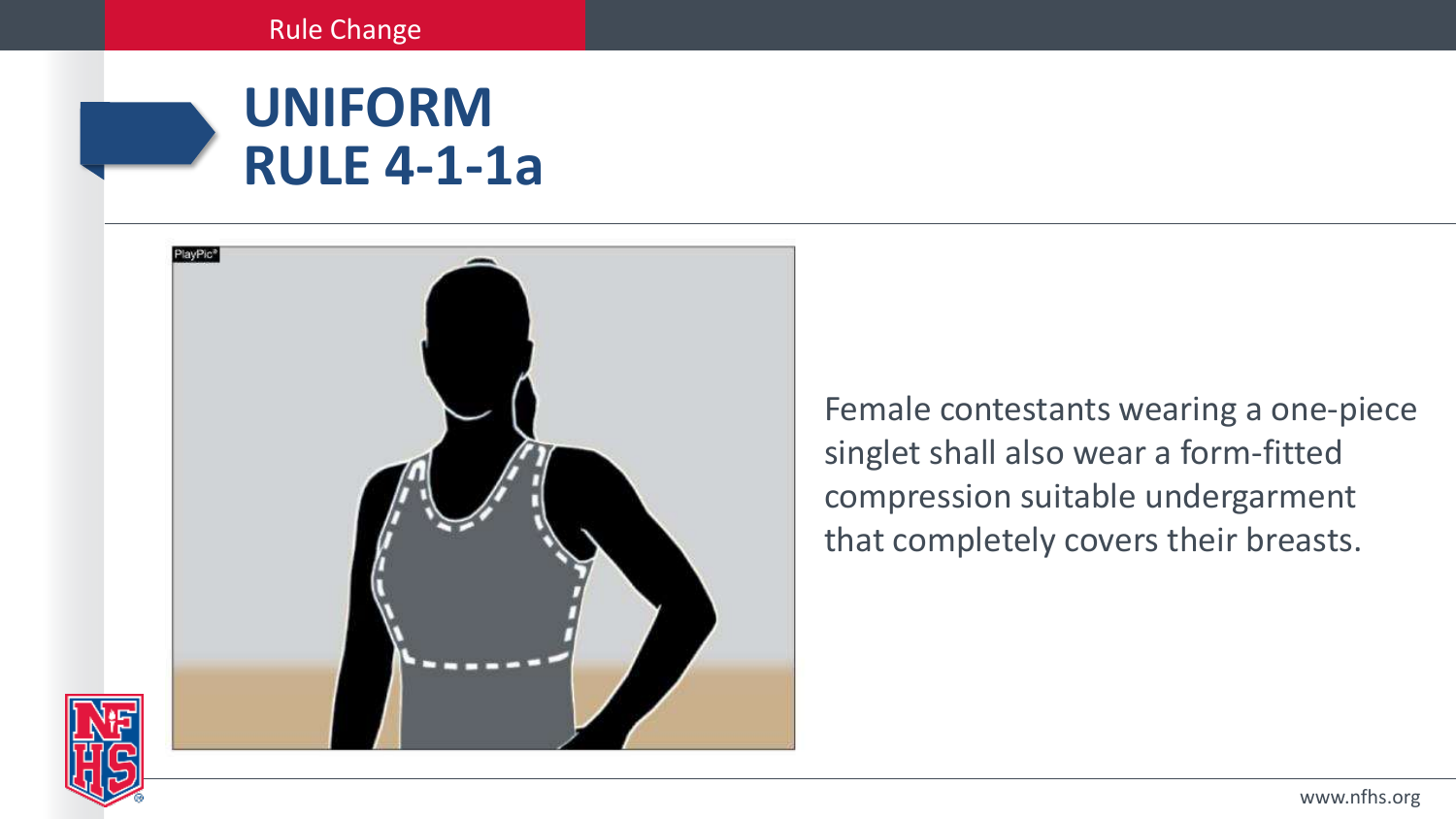

- **Change:**
- **ART. 1...** A legal uniform consists of:
- a. a one-piece singlet cut…between the armpit and belt line. A suitable undergarment, which completely covers the buttocks and groin area, shall be worn under a one-piece singlet. Any other undergarment worn under the one-piece singlet which extends beyond the inseam shall be tight-fitting and shall not extend below the knee.

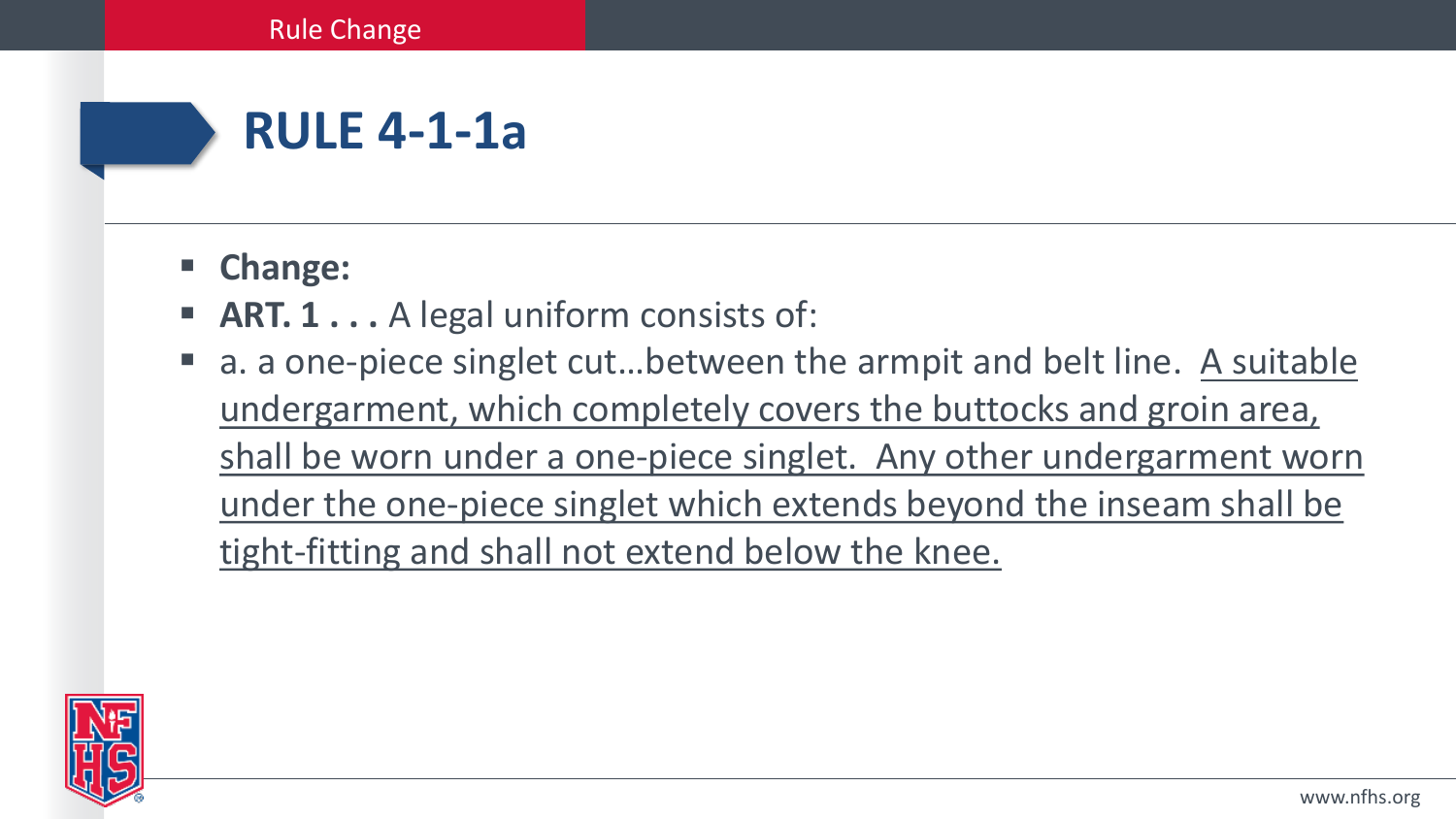# **RULE 4-1-1a**

- The one-piece singlet may be worn with full-length tights with stirrups. Any other undergarment worn under the one-piece singlet which extends beyond the inseam shall be tight-fitting and shall not extend below the knee. The one-piece singlet shall be school-issued.
- NOTE: Female contestants wearing a one-piece singlet shall wear a form-fitted compression suitable undergarment that completely covers their breasts.

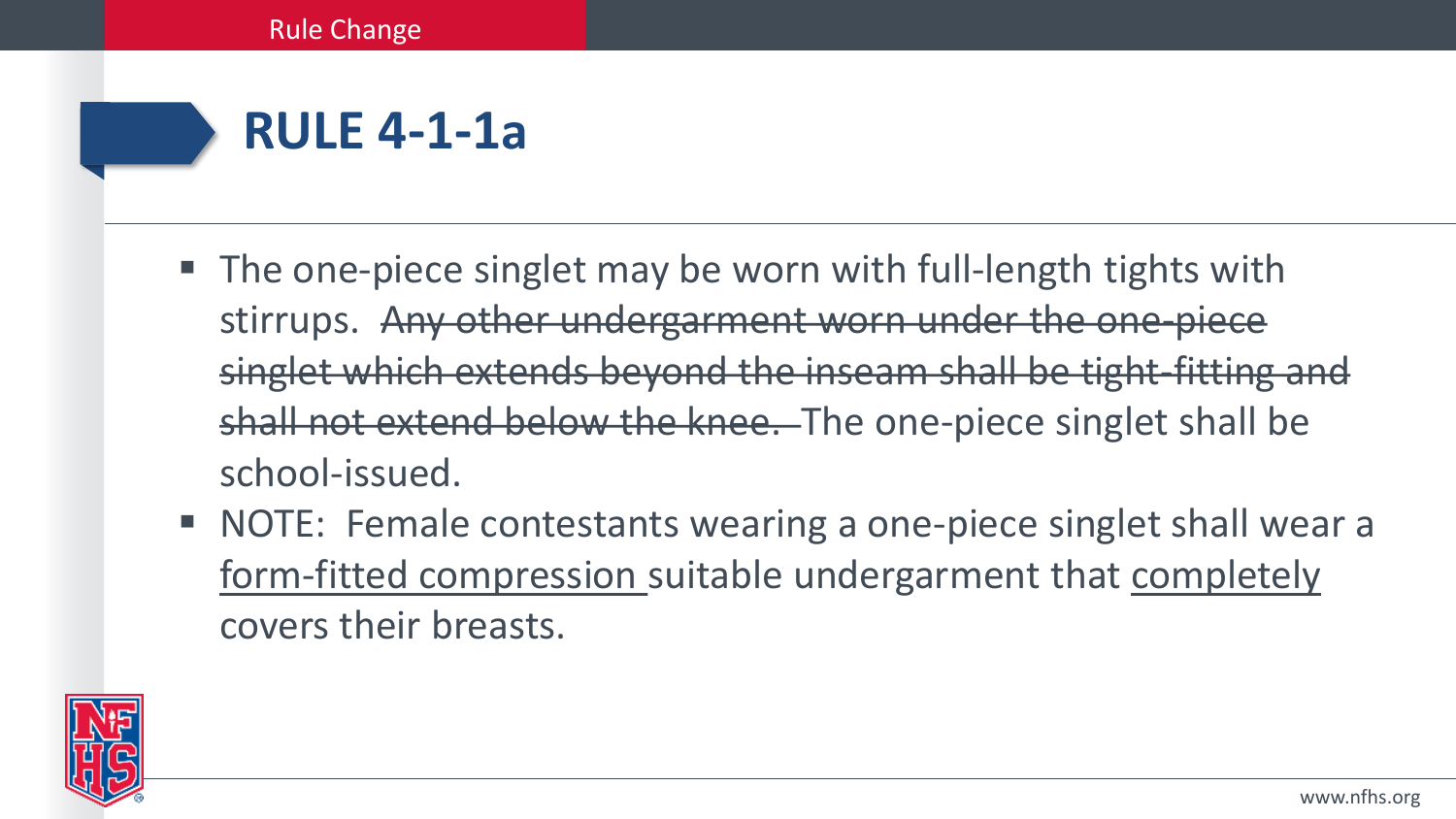

### **Rationale:**

This rule proposal reinforces the importance of how wrestlers should be required to be properly attired on the mat during competition, regardless of gender. Currently, there was no specific requirement for what a wrestler wears under a singlet. Light colored or white singlets become transparent if an undergarment is not worn underneath. This creates a modesty concern that athletes are revealing more than is appropriate.

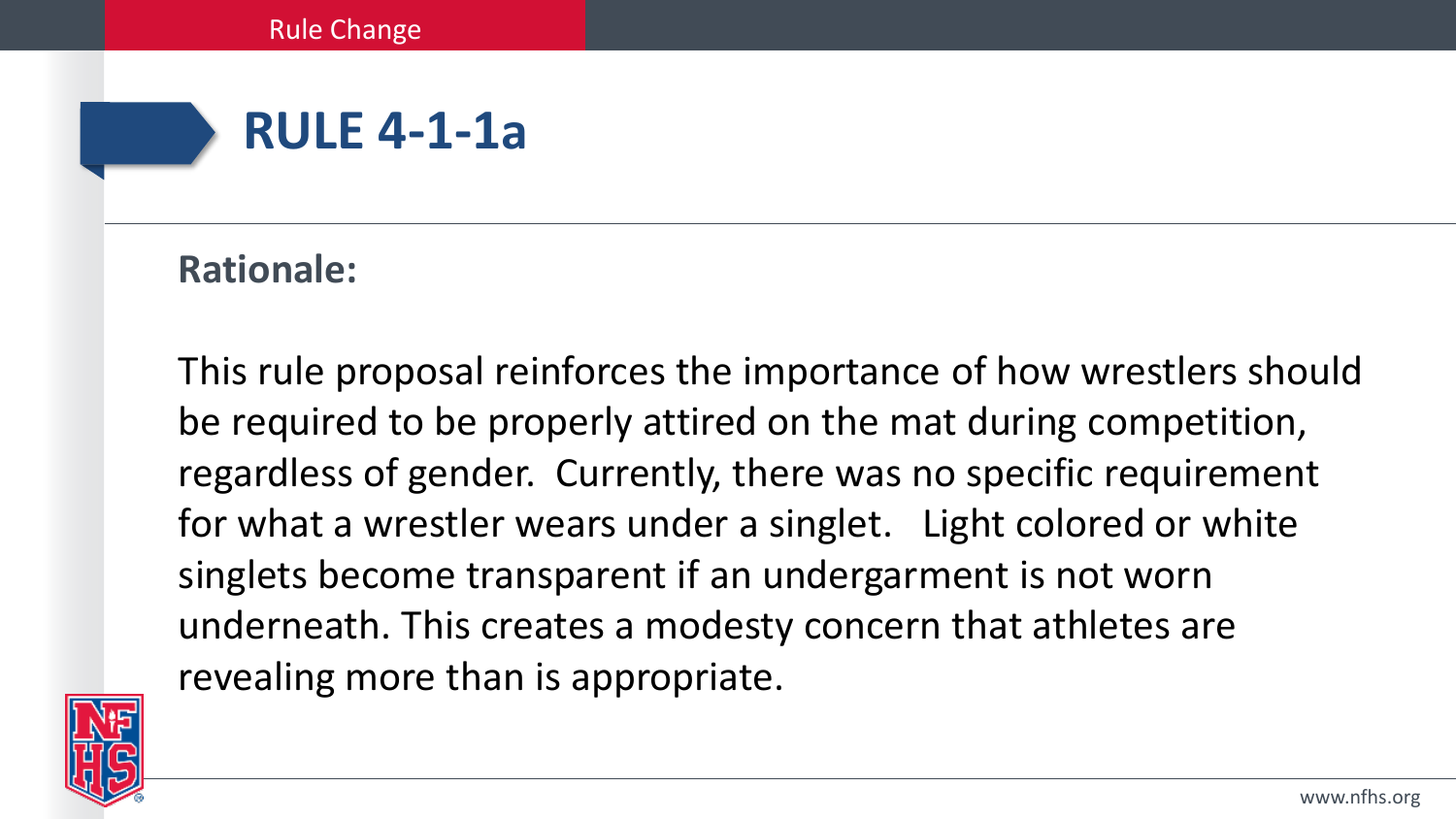#### Rule Change





At weigh in, female contestants shall wear a suitable form fitted compression undergarment that completely covers their breasts.

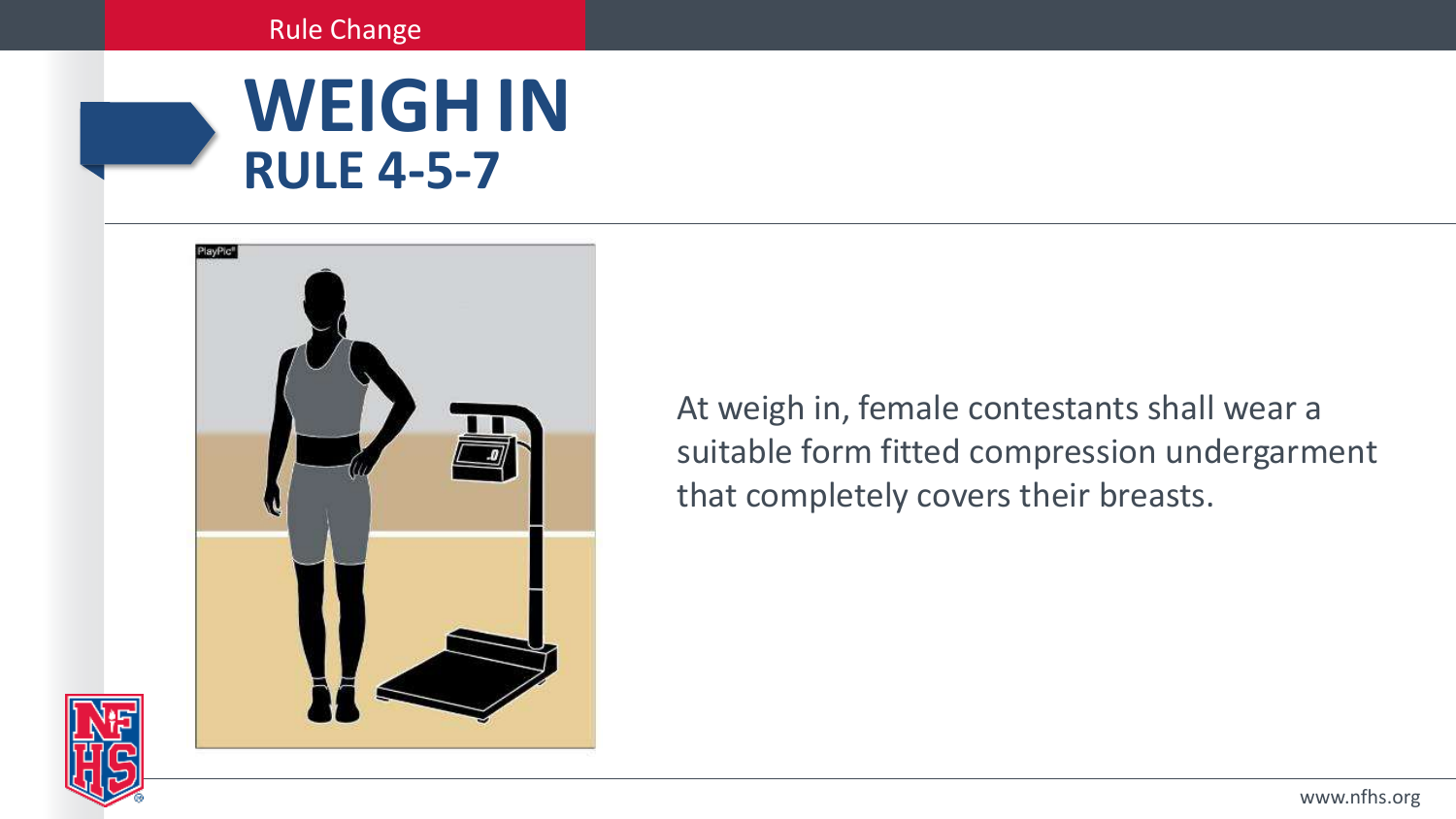# **RULE 4-5-7**

- **Change:**
- **ART. 7...** All contestants shall weigh-in wearing a suitable undergarment that completely covers the buttocks and the groin area. Female contestants must shall also wear a suitable form fitted compression suitable undergarment that completely covers their breasts. Contestants may wear low cut socks that cannot be removed or added if the wrestlers do not make weight.